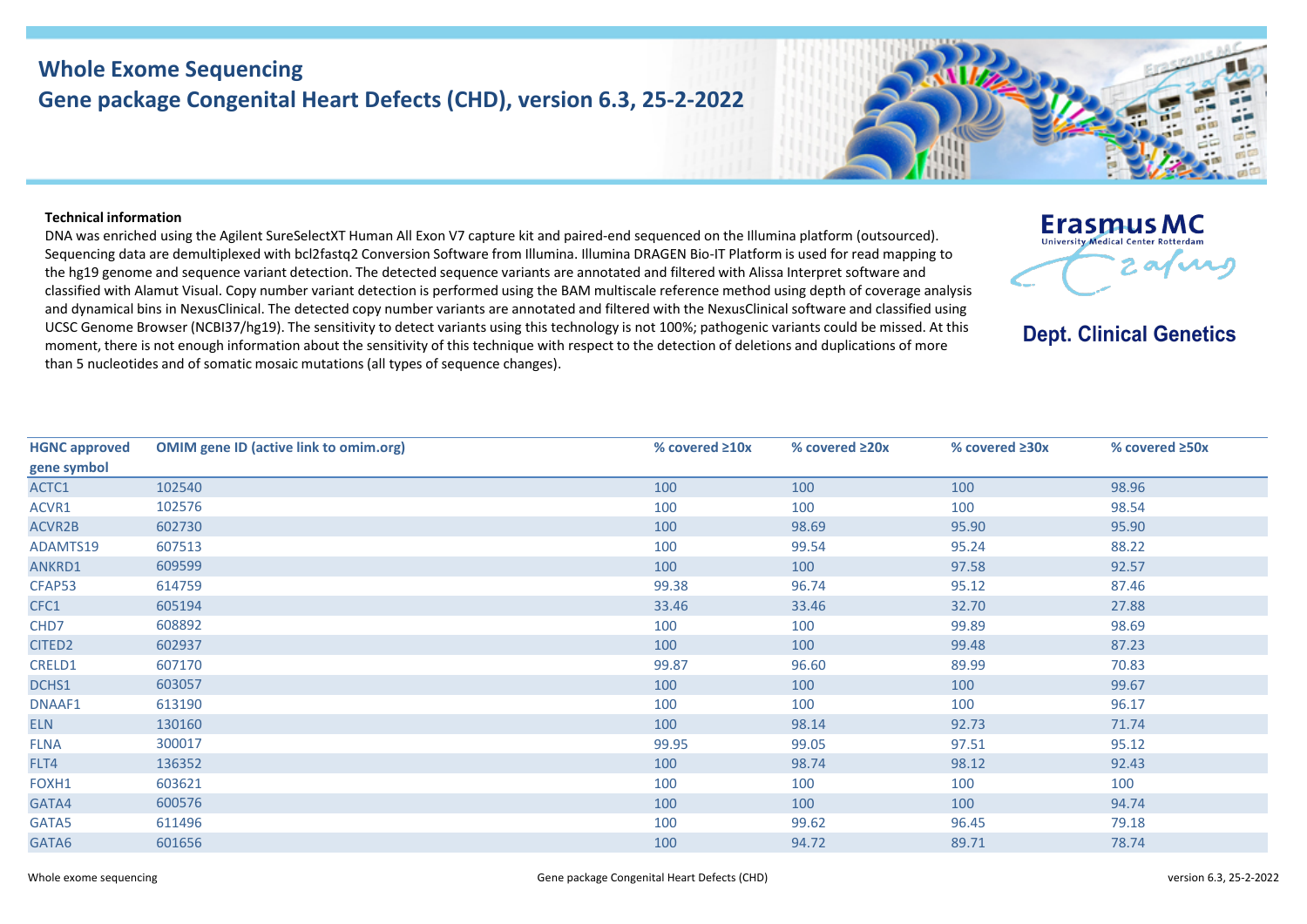| <b>HGNC approved</b> | <b>OMIM gene ID (active link to omim.org)</b> | % covered $\geq 10x$ | % covered ≥20x | % covered ≥30x | % covered ≥50x |
|----------------------|-----------------------------------------------|----------------------|----------------|----------------|----------------|
| gene symbol          |                                               |                      |                |                |                |
| GDF1                 | 602880                                        | 100                  | 87.20          | 74.01          | 59.86          |
| GJA1                 | 121014                                        | 100                  | 100            | 100            | 100            |
| HAND1                | 602406                                        | 100                  | 100            | 91.53          | 76.57          |
| HAND <sub>2</sub>    | 602407                                        | 100                  | 100            | 99.57          | 89.15          |
| HEY2                 | 604674                                        | 100                  | 100            | 100            | 99.19          |
| IRX4                 | 606199                                        | 100                  | 100            | 96.30          | 88.29          |
| JAG1                 | 601920                                        | 100                  | 98.67          | 97.58          | 97.41          |
| LEFTY2               | 601877                                        | 100                  | 100            | 100            | 97.54          |
| MATR3                | 164015                                        | 100                  | 100            | 100            | 97.96          |
| MED13L               | 608771                                        | 100                  | 100            | 99.35          | 96.30          |
| MMP21                | 608416                                        | 100                  | 97.78          | 93.99          | 84.87          |
| <b>MYH11</b>         | 160745                                        | 100                  | 99.67          | 98.35          | 91.31          |
| MYH <sub>6</sub>     | 160710                                        | 100                  | 99.84          | 98.83          | 93.63          |
| MYH7                 | 160760                                        | 100                  | 100            | 99.54          | 93.45          |
| <b>MYOCD</b>         | 606127                                        | 100                  | 100            | 99.47          | 97.17          |
| NFATC1               | 600489                                        | 100                  | 100            | 99.37          | 95.15          |
| <b>NKX2-5</b>        | 600584                                        | 100                  | 99.19          | 91.99          | 52.74          |
| <b>NKX2-6</b>        | 611770                                        | 100                  | 100            | 100            | 100            |
| <b>NODAL</b>         | 601265                                        | 100                  | 100            | 100            | 100            |
| NOTCH1               | 190198                                        | 99.03                | 98.46          | 97.39          | 92.00          |
| NOTCH <sub>2</sub>   | 600275                                        | 99.86                | 98.85          | 98.02          | 95.09          |
| NR2F2                | 107773                                        | 100                  | 100            | 100            | 98.23          |
| PKD1L1               | 609721                                        | 100                  | 99.88          | 99.24          | 94.71          |
| PRDM6                | 616982                                        | 100                  | 97.51          | 87.01          | 71.06          |
| PTPN11               | 176876                                        | 98.37                | 98.37          | 98.37          | 98.37          |
| ROBO1                | 602430                                        | 100                  | 100            | 99.91          | 98.15          |
| ROBO4                | 607528                                        | 100                  | 100            | 99.44          | 93.12          |
| SMAD <sub>2</sub>    | 601366                                        | 100                  | 100            | 100            | 98.09          |
| SMAD6                | 602931                                        | 100                  | 87.44          | 66.07          | 48.41          |
| SMO                  | 601500                                        | 100                  | 97.31          | 95.12          | 89.20          |
| SOS1                 | 182530                                        | 100                  | 99.96          | 97.71          | 96.03          |
| TAB <sub>2</sub>     | 605101                                        | 100                  | 100            | 100            | 99.73          |
| TBX1                 | 602054                                        | 91.65                | 78.18          | 67.92          | 47.40          |
| <b>TBX20</b>         | 606061                                        | 100                  | 100            | 100            | 96.27          |
| TBX5                 | 601620                                        | 100                  | 100            | 100            | 97.78          |
| TDGF1                | 187395                                        | 100                  | 100            | 100            | 100            |
| TFAP2B               | 601601                                        | 100                  | 99.21          | 97.47          | 90.92          |
| TLL1                 | 606742                                        | 100                  | 100            | 100            | 97.70          |
| ZFPM2                | 603693                                        | 100                  | 100            | 99.70          | 95.45          |
| ZIC <sub>3</sub>     | 300265                                        | 100                  | 100            | 100            | 98.56          |